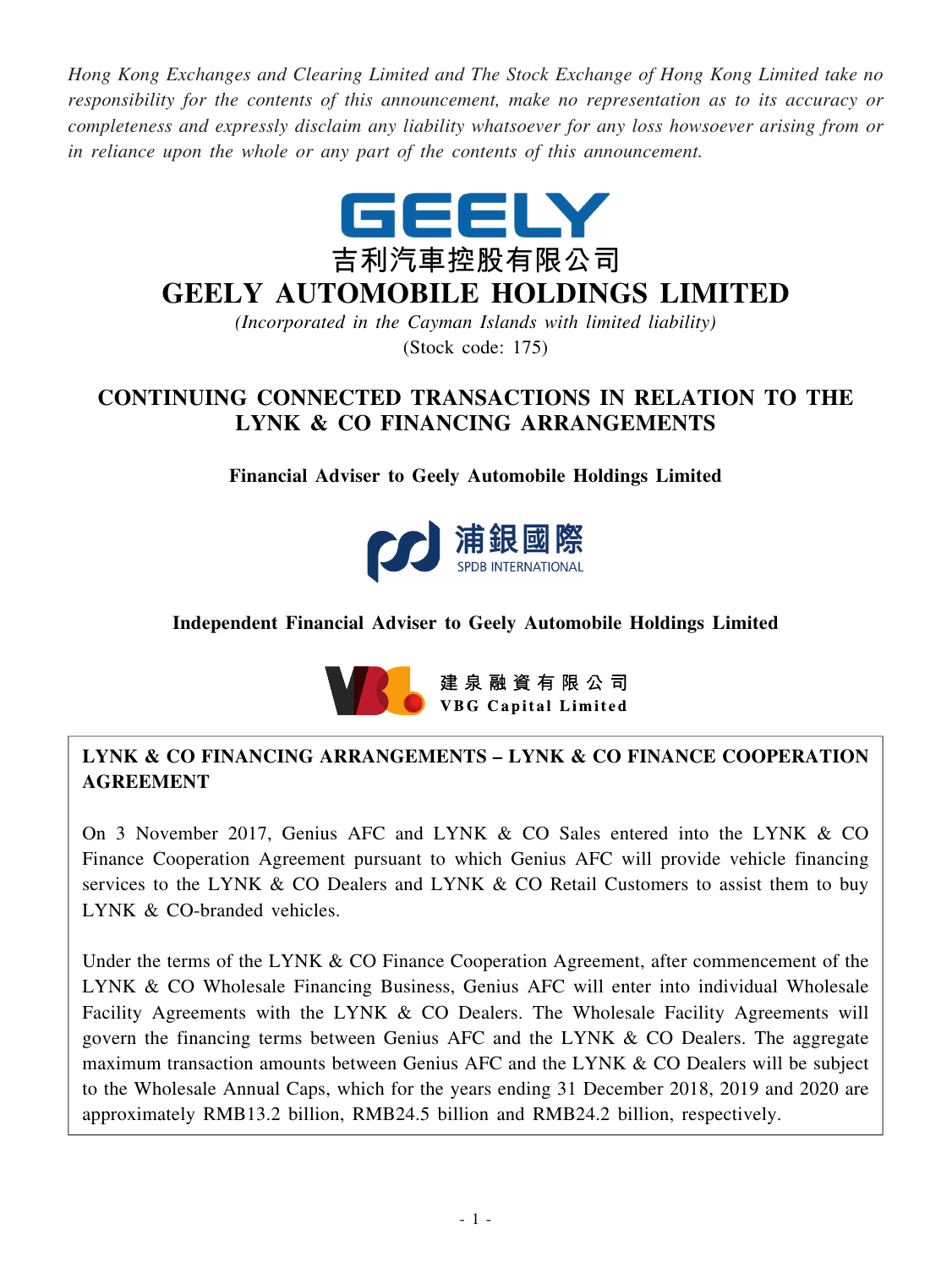Genius AFC will also enter into the Retail Loan Cooperation Agreements with the LYNK & CO Dealers, pursuant to which such dealers shall recommend their retail customers (i.e. the LYNK & CO Retail Customers) to use Genius AFC for the obtaining of vehicle loans to finance their purchase of LYNK & CO-branded vehicles. After the commencement of the LYNK & CO Retail Financing Business, Genius AFC will enter into individual Retail Loan Agreements with the LYNK & CO Retail Customers, and the Retail Loan Agreements will govern the financing terms between Genius AFC and the LYNK & CO Retail Customers. The aggregate maximum transaction amounts between Genius AFC and the LYNK & CO Retail Customers will be subject to the Retail Annual Caps, which for the years ending 31 December 2018, 2019 and 2020 are approximately RMB9.5 billion, RMB20.6 billion and RMB23.3 billion, respectively.

## **IMPLICATIONS UNDER THE LISTING RULES**

As at the date of this announcement, Genius AFC is owned as to 80% by the Company and 20% by BNPP PF.

As at the date of this announcement, LYNK & CO Sales is a wholly owned subsidiary of LYNK & CO, which is a joint venture of the Company established and owned as to 50%, 20% and 30% by Zhejiang Jirun, Zhejiang Haoqing and VCI, respectively. Zhejiang Haoqing and VCI are owned as to 90% and 99% by Geely Holding, which in turn is beneficially wholly owned by Mr. Li and his associate. Mr. Li is an executive Director and a substantial Shareholder holding approximately 44.04% of the total issued share capital of the Company as at the date of this announcement. As such, LYNK & CO Sales is an associate of Mr. Li and a connected person of the Company under the Listing Rules.

Although the LYNK & CO Dealers and the LYNK & CO Retail Customers, who are parties to the Wholesale Facility Agreements, the Retail Loan Cooperation Agreements and the Retail Loan Agreements (as the case may be), are independent third parties to the Company and its connected persons, the LYNK & CO Financing Arrangements are deemed to be connected transactions of the Company under Rule 14A.23 of the Listing Rules for the reason that the LYNK & CO Dealers and the LYNK & CO Retail Customers will use the loans provided by Genius AFC to purchase vehicles from LYNK & CO Sales, which is a connected person of the Company under the Listing Rules.

As the applicable percentage ratios (as defined in the Listing Rules) for each of the Wholesale Annual Caps and the Retail Annual Caps exceed 5% on an annual basis, the entering into of the LYNK & CO Financing Arrangements is subject to the reporting, announcement, annual review, and Independent Shareholders' approval requirements under Chapter 14A of the Listing Rules.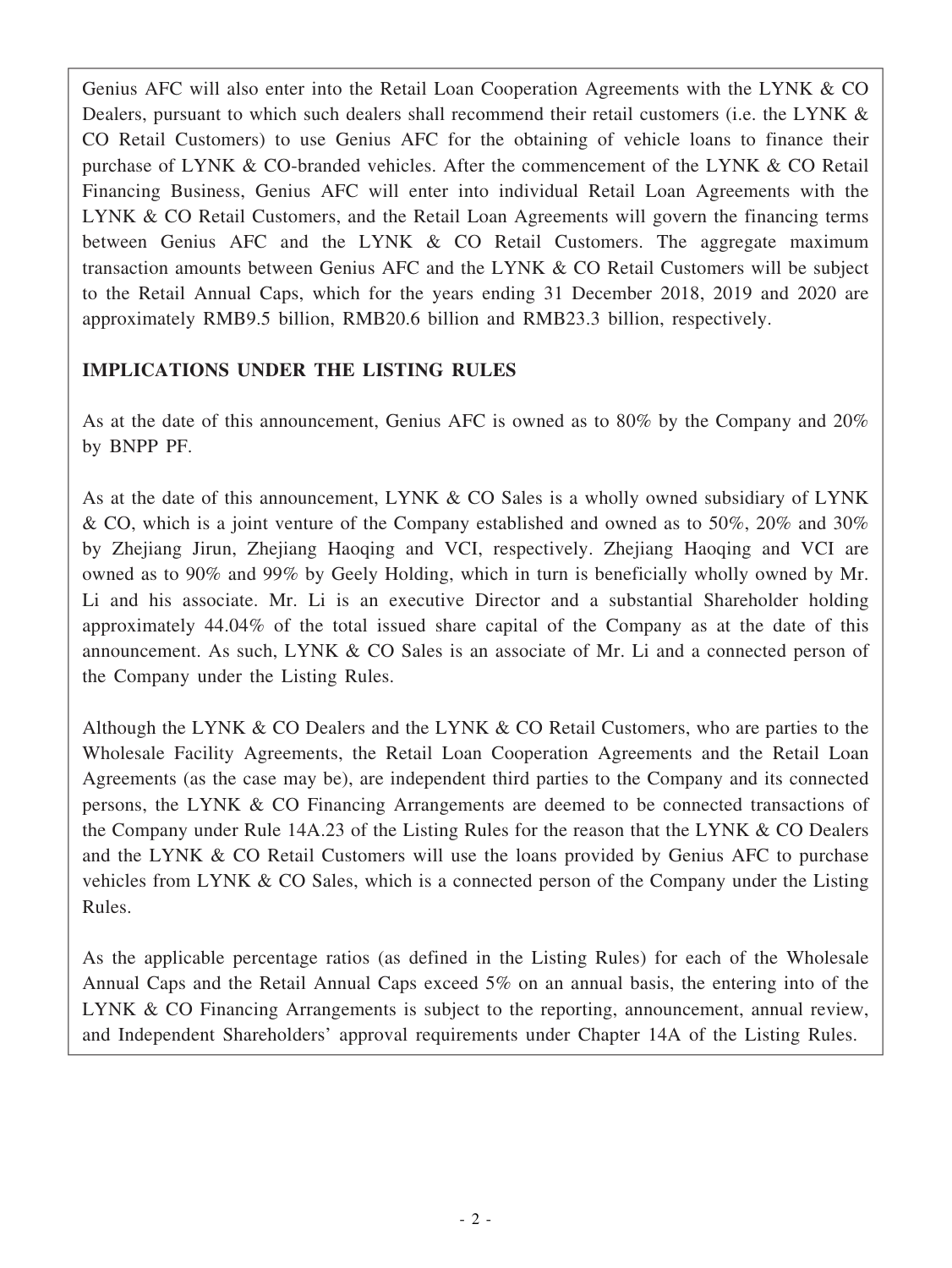#### **GENERAL**

Mr. Li, Mr. Yang Jian, Mr. Li Dong Hui, Daniel and Mr. An Cong Hui, each an executive Director, are considered to have material interests in the LYNK & CO Financing Arrangements by virtue of their interests and/or directorship in Geely Holding. As a result, Mr. Li, Mr. Yang Jian, Mr. Li Dong Hui, Daniel and Mr. An Cong Hui have abstained from voting on the Board resolutions for approving the LYNK & CO Financing Arrangements (including the Wholesale Annual Caps and the Retail Annual Caps).

Mr. Li and his associates together holding 3,948,604,000 Shares (representing approximately 44.04% of the total issued share capital of the Company), Mr. Yang Jian and his associates together holding 14,475,000 Shares (representing approximately 0.16% of the total issued share capital of the Company), Mr. Li Dong Hui, Daniel and his associates together holding 4,200,000 Shares (representing approximately 0.05% of the total issued share capital of the Company), and Mr. An Cong Hui and his associates together holding 16,280,000 Shares (representing approximately 0.18% of the total issued share capital of the Company) as at the date of this announcement, will all abstain from voting on the resolutions to be proposed at the EGM to approve the LYNK & CO Financing Arrangements (including the Wholesale Annual Caps and the Retail Annual Caps).

An Independent Board Committee has been formed to advise the Independent Shareholders with respect to the LYNK & CO Financing Arrangements, and VBG Capital Limited has been appointed as the Independent Financial Adviser to make recommendations to the Independent Board Committee and the Independent Shareholders in this regard.

A circular containing, among other things, (i) information on the LYNK & CO Financing Arrangements; (ii) a letter from the Independent Board Committee and the recommendations of the Independent Financial Adviser in respect of the LYNK & CO Financing Arrangements; and (iii) a notice of the EGM will be despatched to the Shareholders on or about 8 December 2017.

## **LYNK & CO FINANCING ARRANGEMENTS – THE LYNK & CO FINANCE COOPERATION AGREEMENT**

On 3 November 2017, Genius AFC and LYNK & CO Sales entered into the LYNK & CO Finance Cooperation Agreement, the details of which are set out below:

#### **Date**

3 November 2017

## **Parties**

(i) Genius AFC; and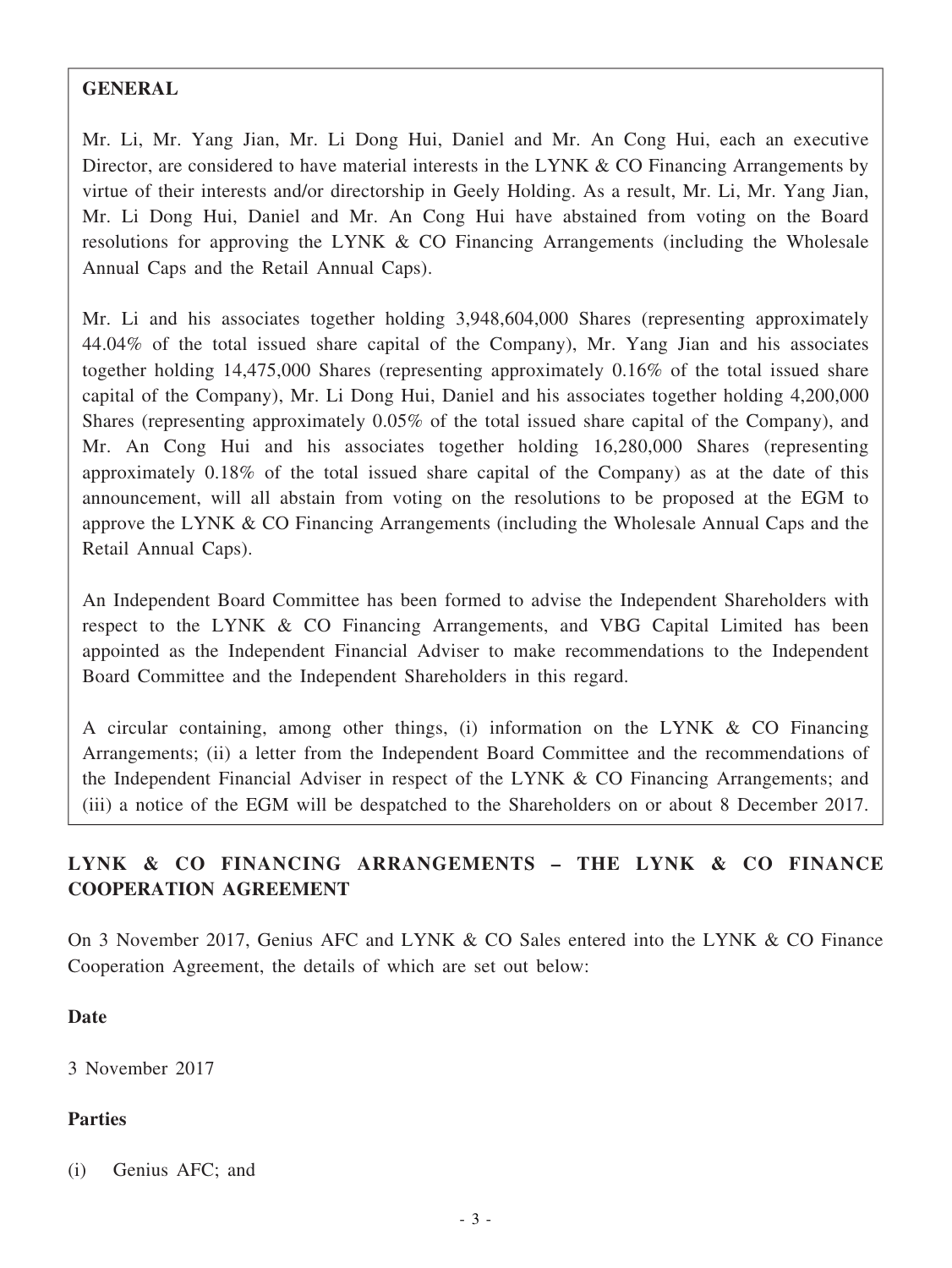## (ii) LYNK & CO Sales

Genius AFC is a vehicle financing company established in the PRC, and is beneficially owned as to 80% and 20% by the Company and BNPP PF, respectively. Genius AFC is principally engaged in the provision of vehicles financing services in the PRC.

As at the date of this announcement, LYNK & CO Sales is a wholly owned subsidiary of LYNK & CO, which is a joint venture of the Company established and owned as to 50%, 20% and 30% by Zhejiang Jirun, Zhejiang Haoqing and VCI, respectively. Zhejiang Haoqing and VCI are owned as to 90% and 99% by Geely Holding, which in turn is beneficially wholly owned by Mr. Li and his associate. Mr. Li is an executive Director and a substantial Shareholder holding approximately 44.04% of the total issued share capital of the Company as at the date of this announcement. As such, LYNK & CO Sales is an associate of Mr. Li and a connected person of the Company under the Listing Rules.

LYNK & CO Sales is a private limited liability company incorporated in the PRC and will be principally engaged in the sales and marketing of LYNK & CO-branded vehicles and provision of after-sale services.

## **Subject matter**

The LYNK & CO Finance Cooperation Agreement sets out the terms under which Genius AFC will provide vehicle financing services to the LYNK & CO Dealers and LYNK & CO Retail Customers, including (i) wholesale financing to the LYNK  $\&$  CO Dealers to assist them to buy LYNK  $\&$  CObranded vehicles and eventually selling such vehicles to the LYNK & CO Retail Customers; and (ii) retail financing to the LYNK & CO Retail Customers to assist them to buy LYNK & CO-branded vehicles from the LYNK & CO Dealers.

## **Term**

The LYNK & CO Finance Cooperation Agreement shall have an initial term of three years and shall then continue unless and until terminated by either party by giving at least 6 months prior written notice. Such continuation/renewal shall be pre-approved by (i) the regulators of the Company (i.e. the Stock Exchange); and (ii) the Independent Shareholders.

#### **Termination**

LYNK & CO Sales may terminate the LYNK & CO Finance Cooperation Agreement at any time if (i) Genius AFC becomes insolvent; or (ii) Genius AFC materially breaches, or materially fails to comply with, the LYNK & CO Finance Cooperation Agreement and such failure is not capable of remedy or is capable of remedy but is not remedied within 30 days of LYNK & CO Sales giving Genius AFC written notice of such breach subject to the remediation clause under the LYNK & CO Finance Cooperation Agreement.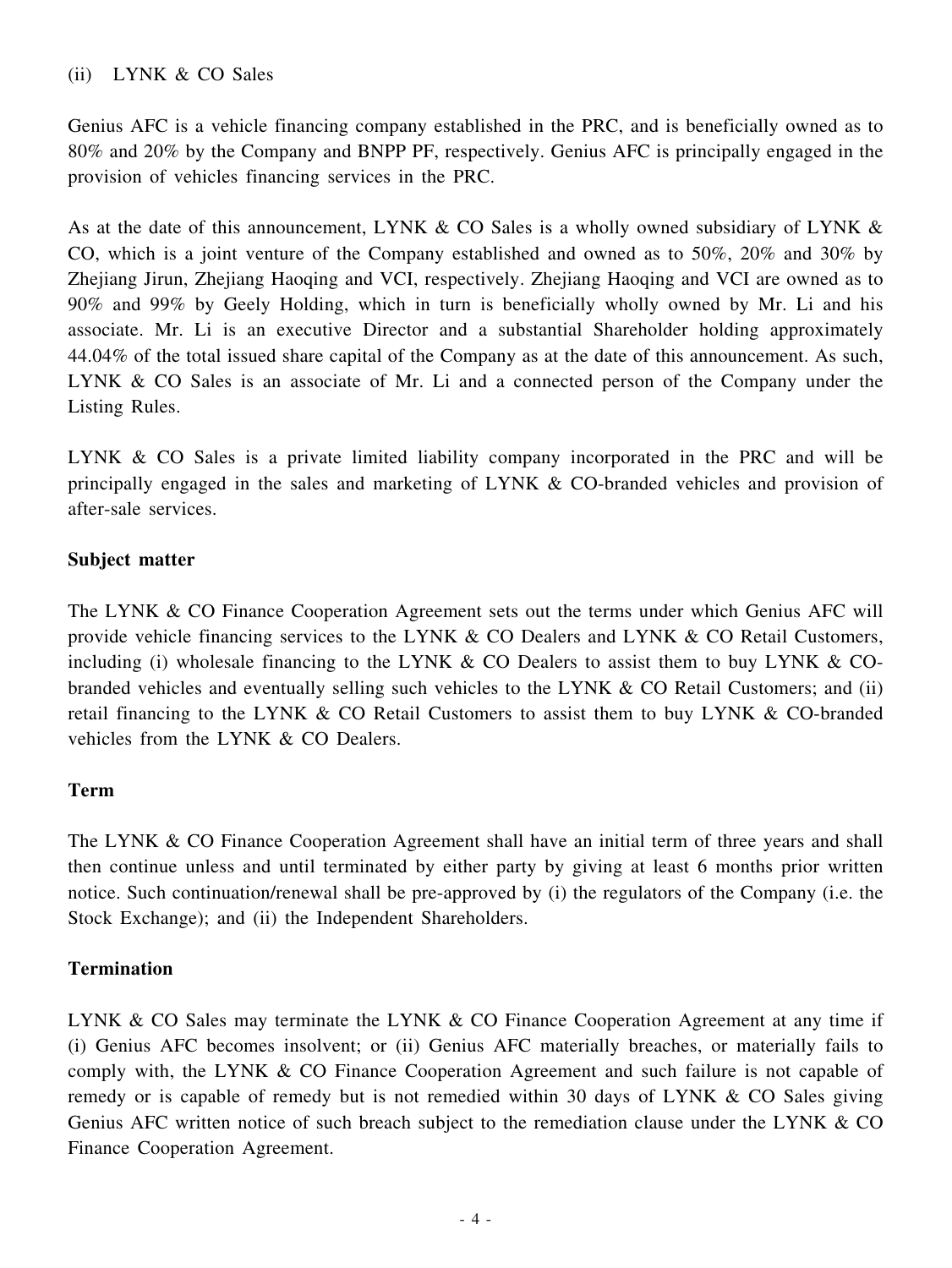Genius AFC may terminate the LYNK & CO Finance Cooperation Agreement at any time if (i) LYNK & CO Sales becomes insolvent; or (ii) LYNK & CO Sales materially breaches, or materially fails to comply with, the LYNK & CO Finance Cooperation Agreement or any other agreement entered into or in connection with the LYNK & CO Finance Cooperation Agreement and such failure is not capable of remedy or is capable of remedy but is not remedied within 30 days of Genius AFC giving LYNK & CO Sales written notice of such breach subject to the remediation clause under the LYNK & CO Finance Cooperation Agreement.

#### **Conditions precedent**

The LYNK & CO Finance Cooperation Agreement shall take effect upon:

- (i) the approval of the Independent Shareholders on the LYNK & CO Financing Arrangements; and
- (ii) the approval of the Stock Exchange on the LYNK & CO Financing Arrangements, as required.

## **Principal terms regarding the mode of cooperation between Genius AFC and LYNK & CO Sales**

#### *(i) Cooperation*

LYNK & CO shall (a) use its reasonable endeavours to procure the LYNK & CO Dealers to use the LYNK & CO Wholesale Financing and the LYNK & CO Retail Financing provided by Genius AFC; (b) for a financed LYNK & CO Dealer, use its reasonable endeavours to grant subsidies to the benefit of such LYNK  $\&$  CO Dealer in order to promote the LYNK  $\&$  CO Wholesale Financing Business; and (c) for a LYNK  $& CO$  Dealer who is covered by the LYNK & CO Retail Financing, use its reasonable endeavours to grant subsidies for the promotional campaigns in relation to the LYNK & CO Retail Financing offered by Genius AFC to the LYNK & CO Retail Customers from such LYNK & CO Dealer, provided that the final choice of financial partner shall always be made by the LYNK & CO Dealers or the LYNK & CO Retail Customers. Genius AFC shall not be the exclusive provider of vehicle loans and other services particularly described in the LYNK & CO Finance Cooperation Agreement in the PRC to the LYNK & CO Dealers or the LYNK & CO Retail Customers, and other providers are and will also be appointed by LYNK & CO Sales to provide similar services. Notwithstanding the foregoing, under the same conditions, Genius AFC shall be the preferred partner of LYNK & CO Sales.

Pursuant to the LYNK & CO Finance Cooperation Agreement, the parties have agreed to work together to undertake promotional activities, incentives and training to increase the finance penetration of Genius AFC and the sale of LYNK & CO-branded vehicles in the PRC.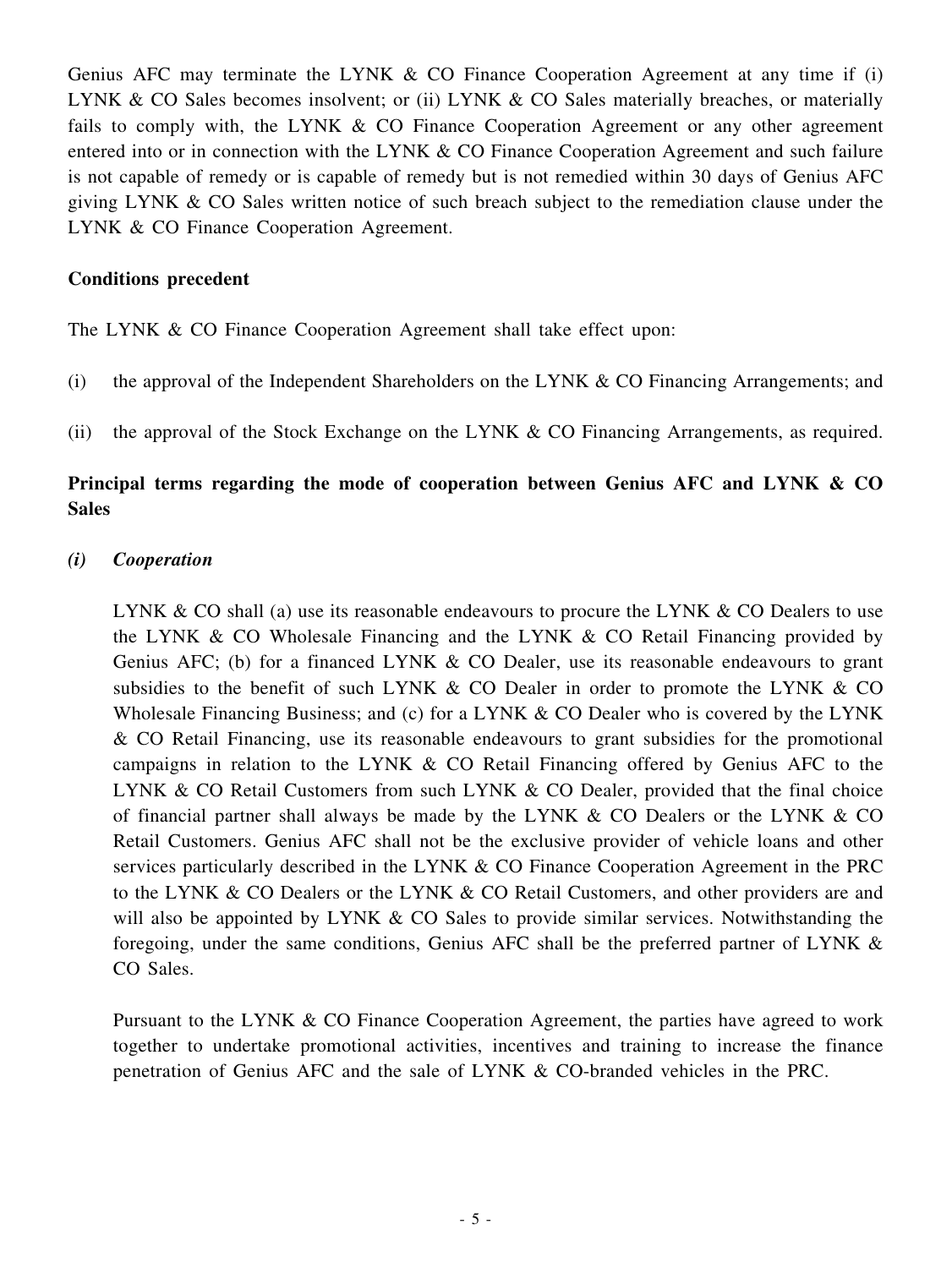## *(ii) Pricing policy*

Genius AFC shall ensure that the terms of the Wholesale Facility Agreement and the Retail Loan Agreement are competitive at all times during the term of the LYNK  $\&$  CO Finance Cooperation Agreement, and such terms shall be in line with general auto finance market practice. Genius AFC shall remain the sole decision maker for the final pricing of the services to be applied to the LYNK & CO Dealers and the LYNK & CO Retail Customers.

The interest rates, at the time of each setting, for the loans to be provided by Genius AFC to the LYNK & CO Dealers and the LYNK & CO Retail Customers shall be higher than the lending base rates published by the PBOC for similar types of loans under similar terms and conditions, provided that all relevant laws and regulations are complied with.

## *(iii) Lending risk*

All lending risk assessments and decisions shall be the sole responsibility of Genius AFC, and such decisions shall conform to applicable regulatory requirements. The extension of financing in any form to any LYNK & CO Dealer or any LYNK & CO Retail Customer is subject to satisfactory credit risk assessment in accordance with the Genius AFC's credit risk management procedures (one example would be assessing the debt-to-asset ratio of LYNK & CO Dealer) and all other internal risk policies as from time to time determined by Genius AFC at its sole discretion.

## *(iv) Term of the loan and credit limit*

The maximum term of a loan to a LYNK & CO Dealer shall be 360 days. The maximum term of a loan to a LYNK & CO Retail Customer shall be 60 months.

## *(v) Subsidies*

Genius AFC shall provide financing to all the LYNK & CO Dealers according to the sales objectives and regional coverage agreed with LYNK & CO Sales. LYNK & CO Sales may from time to time offer LYNK & CO Dealers support with their vehicle financing and stocking costs and may choose to pay the interest accruing under the relevant Wholesale Facility Agreement on behalf of the LYNK & CO Dealer for an agreed period of time.

#### *(vi) Security*

Under the Wholesale Facility Agreement and the Retail Loan Agreement, acceptable securities may include security deposits, security over the LYNK  $\&$  CO Dealers' or LYNK  $\&$  CO Retail Customers' vehicles and/or other types of guarantees.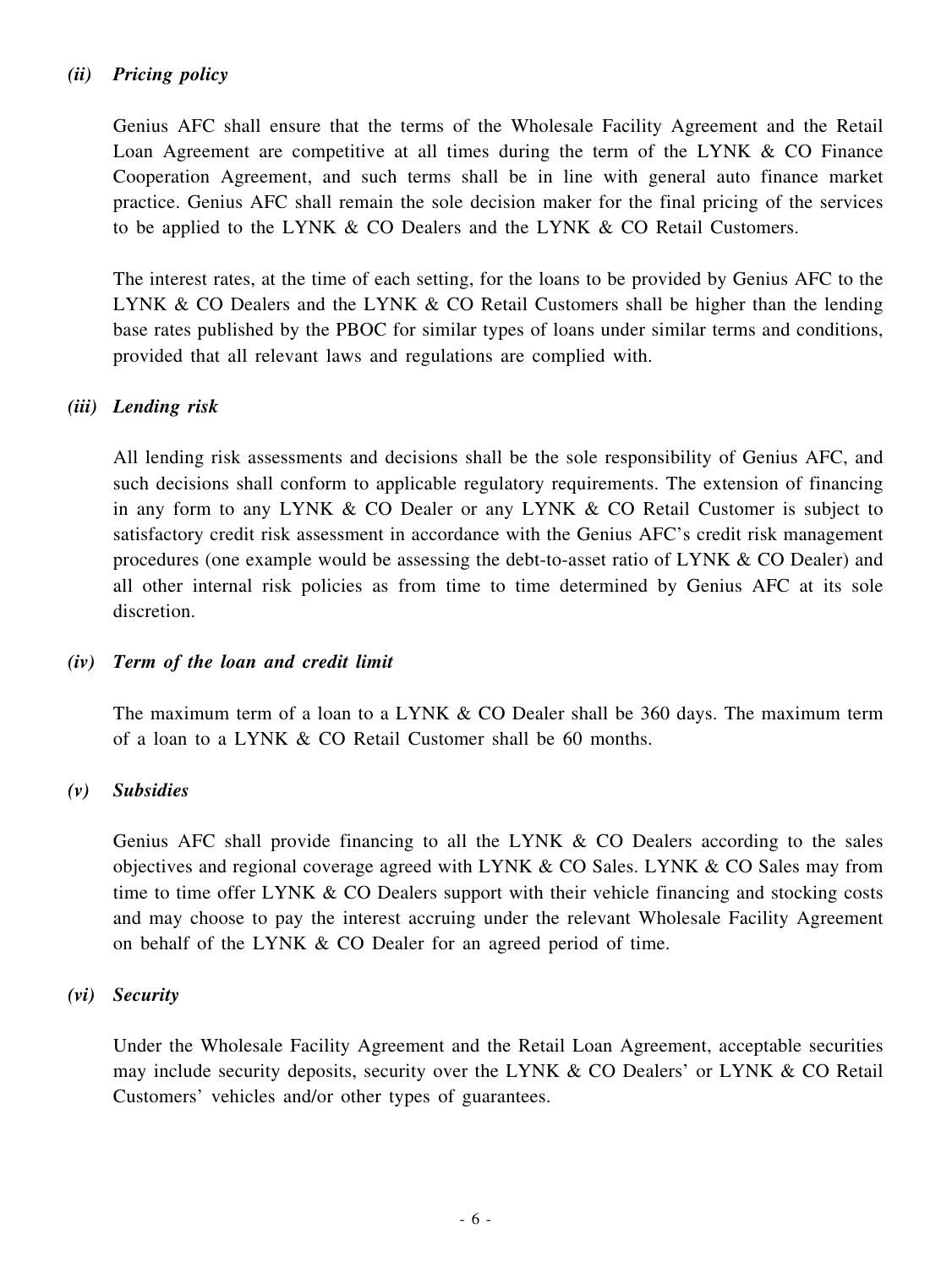**Principal terms to be applied to the Wholesale Facility Agreements and the Retail Loan Agreements**

#### *(i) Wholesale Facility Agreements*

After commencement of the LYNK & CO Wholesale Financing Business, Genius AFC will enter into individual Wholesale Facility Agreements with the LYNK & CO Dealers, pursuant to which Genius AFC will provide LYNK & CO Wholesale Financing to such LYNK & CO Dealers to facilitate their purchase of LYNK & CO-branded vehicles. The terms of the Wholesale Facility Agreements (including, among others, pricing policy, loan term and credit limits etc.) that Genius AFC will enter into with such LYNK & CO Dealers are expected to be consistent with the terms of the LYNK & CO Finance Cooperation Agreement as disclosed above.

#### *Wholesale Annual Caps*

There are no historical figures for the LYNK  $& CO$  Wholesale Financing as the LYNK  $& CO$ Wholesale Financing Business to be carried out by Genius AFC is expected to commence in the first quarter of 2018. The table below sets out the Wholesale Annual Caps for each of the three years ending 31 December 2020:

| Estimated annual caps for the year |                           |        |
|------------------------------------|---------------------------|--------|
| ending 31 December                 |                           |        |
| 2018                               | 2019                      | 2020   |
| RMB' million                       | RMB' million RMB' million |        |
|                                    |                           |        |
|                                    |                           |        |
| 13,215                             | 24,450                    | 24,191 |
|                                    |                           |        |

*Basis of determination of the Wholesale Annual Caps*

For determining the proposed Wholesale Annual Caps, Genius AFC has taken into account (i) the projected units of LYNK  $\&$  CO-branded vehicles to be purchased by the LYNK  $\&$  CO Dealers for each of the years ending 31 December 2018, 2019 and 2020; (ii) the expected average selling price of the LYNK & CO-branded vehicles to the LYNK & CO Dealers for each of the years ending 31 December 2018, 2019 and 2020; and (iii) the estimated dealers' coverage by Genius AFC's LYNK & CO Wholesale Financing Business for each of the years ending 31 December 2018, 2019 and 2020.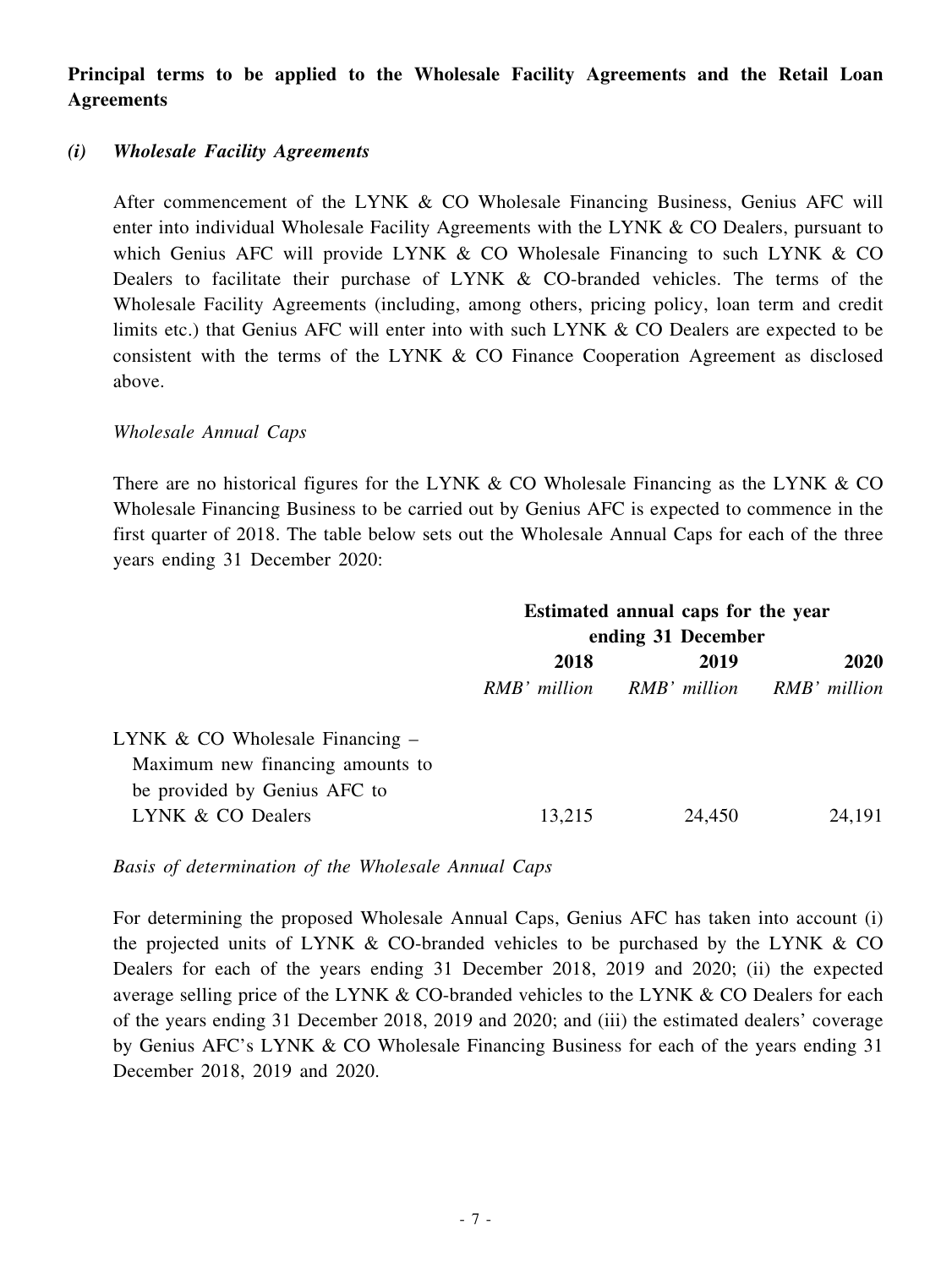### *(ii) Retail Loan Agreements*

Genius AFC will enter into the Retail Loan Cooperation Agreements with the LYNK & CO Dealers. Pursuant to the Retail Loan Cooperation Agreements to be entered into between Genius AFC and the LYNK & CO Dealers, the LYNK & CO Dealers shall recommend their retail customers (i.e. the LYNK & CO Retail Customers) to use Genius AFC for the obtaining of vehicle loans to finance their purchase of LYNK & CO-branded vehicles.

After the commencement of the LYNK & CO Retail Financing Business, Genius AFC will enter into individual Retail Loan Agreements with the LYNK & CO Retail Customers, pursuant to which Genius AFC will provide LYNK & CO Retail Financing to such LYNK & CO Retail Customers to facilitate their purchase of LYNK & CO-branded vehicles. The terms of the Retail Loan Agreements (including, among others, pricing policy, loan term and credit limits etc.) that Genius AFC will enter into with such LYNK & CO Retail Customers are expected to be consistent with the terms of the LYNK & CO Finance Cooperation Agreement as disclosed above.

#### *Retail Annual Caps*

There are no historical figures for the LYNK & CO Retail Financing as the LYNK & CO Retail Financing Business to be carried out by Genius AFC is expected to commence in the first quarter of 2018. The table below sets out the Retail Annual Caps for each of the three years ending 31 December 2020:

|                                     | Estimated annual caps for the year |                           |        |
|-------------------------------------|------------------------------------|---------------------------|--------|
|                                     | ending 31 December                 |                           |        |
|                                     | 2018<br>2019                       |                           | 2020   |
|                                     | RMB' million                       | RMB' million RMB' million |        |
| LYNK & CO Retail Financing Business |                                    |                           |        |
| - Maximum new financing amounts     |                                    |                           |        |
| to be provided by Genius AFC to     |                                    |                           |        |
| LYNK & CO Retail Customers          | 9,544                              | 20,601                    | 23.295 |
|                                     |                                    |                           |        |

*Basis of determination of the Retail Annual Caps*

For determining the proposed Retail Annual Caps, Genius AFC has taken into account (i) the projected number of units of LYNK & CO-branded vehicles to be purchased by the LYNK & CO Retail Customers for each of the years ending 31 December 2018, 2019 and 2020; (ii) the expected average retail selling price of LYNK & CO-branded vehicles for each of the years ending 31 December 2018, 2019 and 2020; and (iii) the estimated retail coverage by Genius AFC's LYNK & CO Retail Financing Business for each of the three years ending 31 December 2018, 2019 and 2020.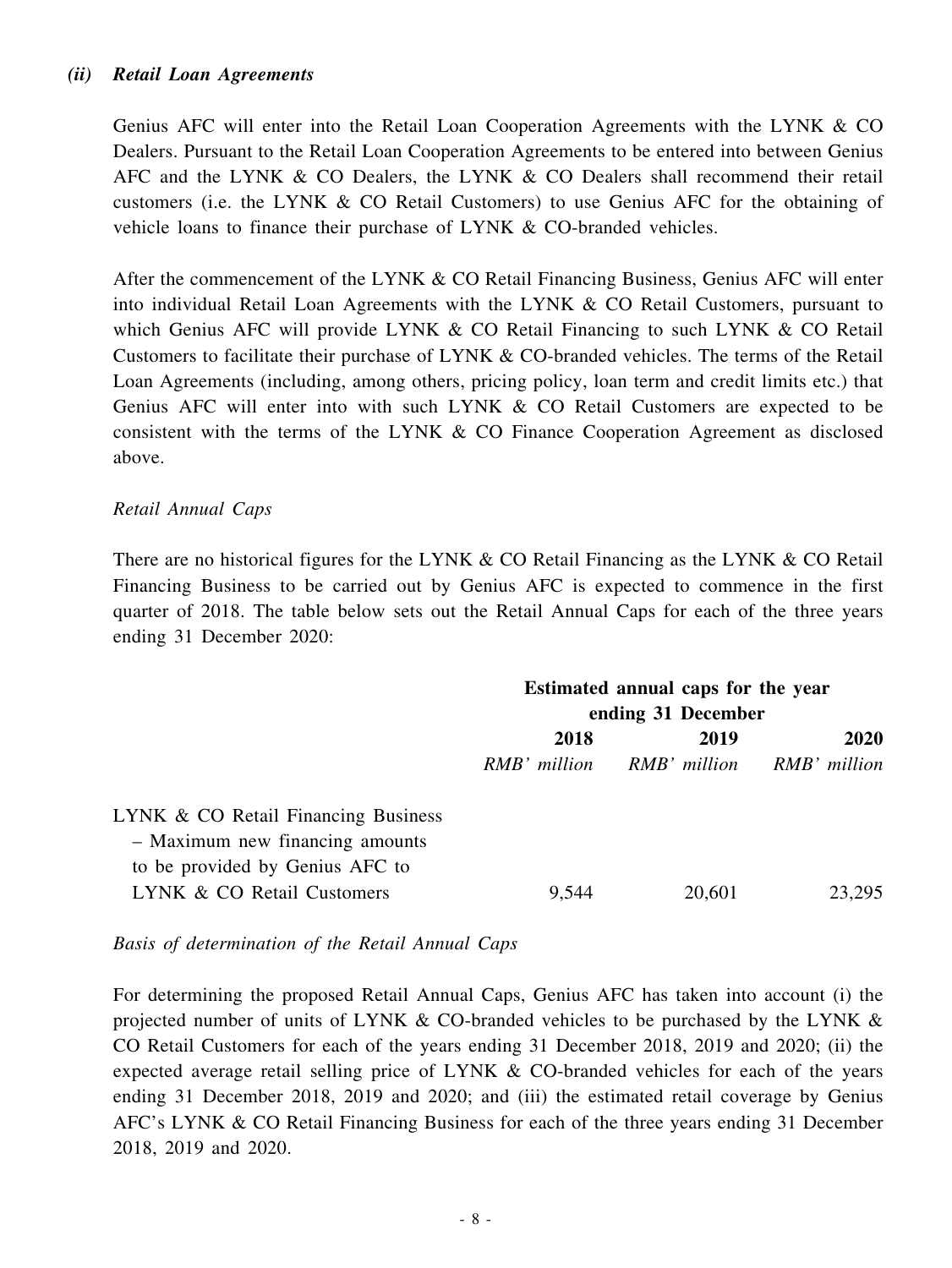### **RELEVANT INTERNAL CONTROL MEASURES**

#### **Internal control within Genius AFC**

Based on customer requirements, all loan and product pricing proposals (including any subsequent modifications) are prepared by Genius AFC's sales and marketing department. In order to ensure that the aforesaid pricing basis for the LYNK & CO Finance Cooperation Agreement are adhered to, the finance department of Genius AFC will regularly monitor the fluctuations of the interest rates in the market, which include, among others, the PBOC lending base rates, in order to ensure the interest rates offered for the loan proposals will be higher than the PBOC lending base rates for similar types of loans under similar terms and conditions. All loan and product pricing proposals prepared by Genius AFC's sales and marketing department must be validated by Genius AFC's finance, operations, risks, and information technology departments, and afterwards brought up to a sales and marketing committee for final approval. Such committee includes members who are the heads of various key departments of Genius AFC.

#### **Internal control within the Group**

The internal audit department of the Group will also regularly conduct assessment on the internal control measures for all continuing connected transactions of the Company to ensure such internal control measures have been adhered to and are effective. The independent non-executive Directors will also conduct review on all continuing connected transactions every year and confirm that the transactions have been entered into in the ordinary and usual course of business of the Group; on normal commercial terms or better; and according to the agreements governing them on terms that are fair and reasonable and in the interests of the Independent Shareholders as a whole. The Company also engages its independent auditor to report on all continuing connected transactions every year. The independent auditor review and confirm whether all continuing connected transactions have been approved by the Board; were in accordance with the pricing policies of the relevant agreement governing the transactions; and have not exceeded the relevant annual caps.

#### **REASONS FOR AND BENEFITS OF THE LYNK & CO FINANCING ARRANGEMENTS**

The Group is principally engaged in the manufacturing and trading of automobiles and automobile parts and related automobile components.

As at the date of this announcement, LYNK & CO Sales is a wholly owned subsidiary of LYNK & CO, which is a joint venture of the Company established and owned as to 50%, 20% and 30% by Zhejiang Jirun, Zhejiang Haoqing and VCI, respectively, for the manufacturing and sale of LYNK & CO-branded vehicles, and the provision of after-sale services. Please refer to the announcement of the Company dated 4 August 2017 for further details in relation to the establishment of LYNK & CO.

As mentioned in the interim report of the Company for the six months ended 30 June 2017, the new "LYNK & CO" brand, which emphasises key brand concepts like "personalised", "open platform" and "full connectivity", and its innovative business model are key parts of the Group's strategy to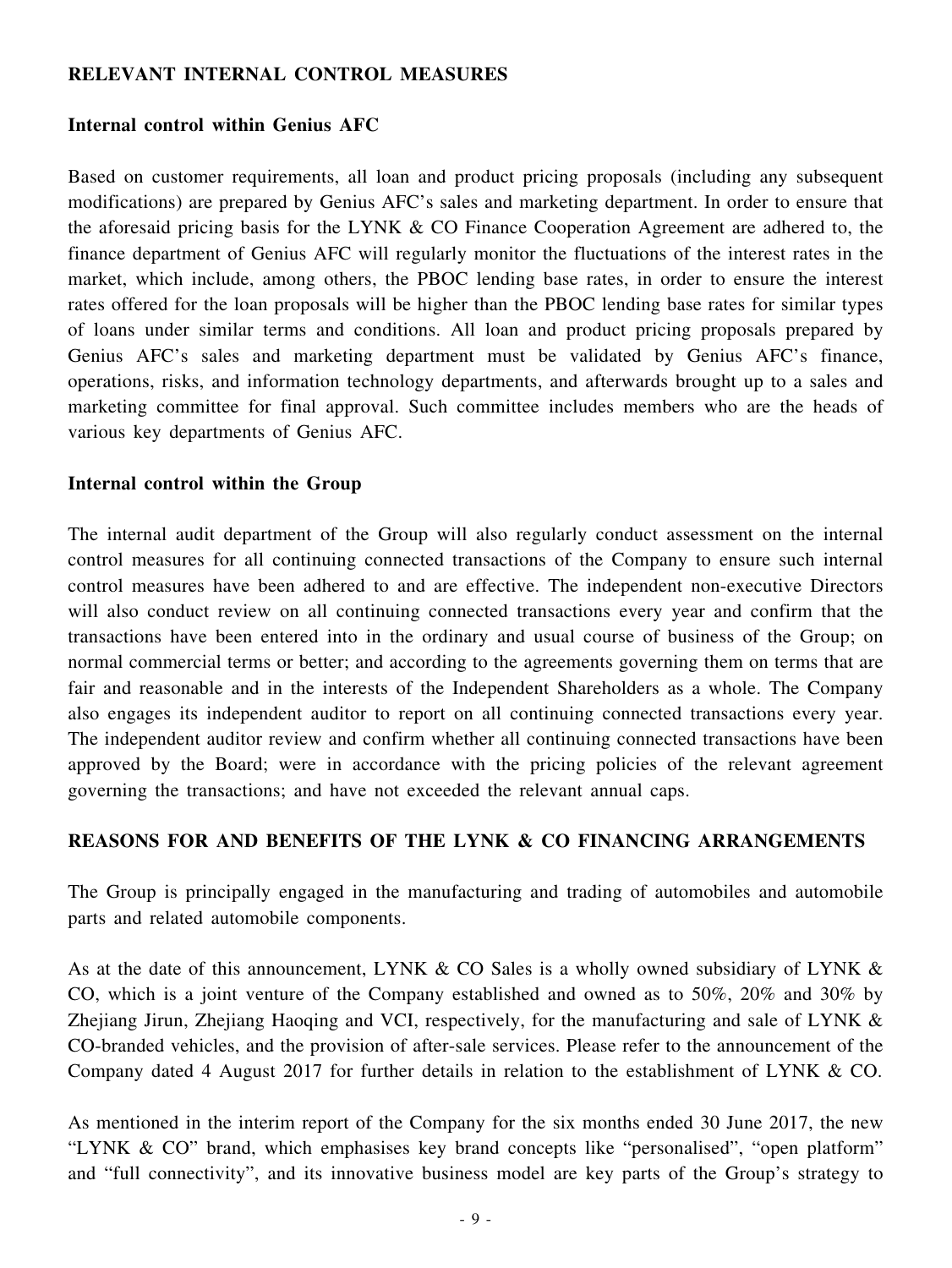expand into the premium vehicle segment and the global market. The Company expects that its new global brand "LYNK & CO" should put the Group in a much stronger position to compete in the global automobile market.

Genius AFC is a vehicle financing company owned as to 80% by the Company and 20% by BNPP PF, and is principally engaged in providing finance to vehicle dealers and retail customers for the purchase of automobiles.

In line with the practice of major global automobile companies, most of the PRC automobile companies have established vehicle financing subsidiaries or associated companies to provide vehicle financing services to their customers. With the expertise of BNPP PF coupled with the experience of the Group in the automobile business in the PRC, it is expected that Genius AFC will enable LYNK & CO to enhance its services to its customers and strengthen its competitiveness in the market. Furthermore, as the business of Genius AFC is still at a relatively early development stage, the LYNK & CO Financing Arrangements will also allow Genius AFC to build up its market reputation, in addition to the finance cooperation arrangements with Volvo Car Cooperation as announced by the Company in its announcement dated 11 December 2015, by cooperating with LYNK & CO Sales to provide vehicle financing solutions to the LYNK & CO Dealers and the LYNK & CO Retail Customers. The entering into of the LYNK & CO Financing Arrangements will therefore enable the Group, through Genius AFC, to gain market share in the PRC automobile financing industry and to benefit from the fast-growing auto financing business in the PRC.

The Board (excluding the independent non-executive Directors who will form their views after considering the advice of the Independent Financial Adviser) is of the view that the terms of the LYNK & CO Financing Arrangements (including the Wholesale Annual Caps and the Retail Annual Caps) were negotiated on an arm's length basis and are on normal commercial terms, fair and reasonable and in the interests of the Company and the Shareholders as a whole.

## **IMPLICATIONS UNDER THE LISTING RULES**

As at the date of this announcement, Genius AFC is owned as to 80% by the Company and 20% by BNPP PF.

As at the date of this announcement, LYNK & CO Sales is a wholly owned subsidiary of LYNK  $\&$ CO, which is a joint venture of the Company established and owned as to 50%, 20% and 30% by Zhejiang Jirun, Zhejiang Haoqing and VCI, respectively. Zhejiang Haoqing and VCI are owned as to 90% and 99% by Geely Holding, which in turn is beneficially wholly owned by Mr. Li and his associate. Mr. Li is an executive Director and a substantial Shareholder holding approximately 44.04% of the total issued share capital of the Company as at the date of this announcement. As such, LYNK & CO Sales is an associate of Mr. Li and a connected person of the Company under the Listing Rules.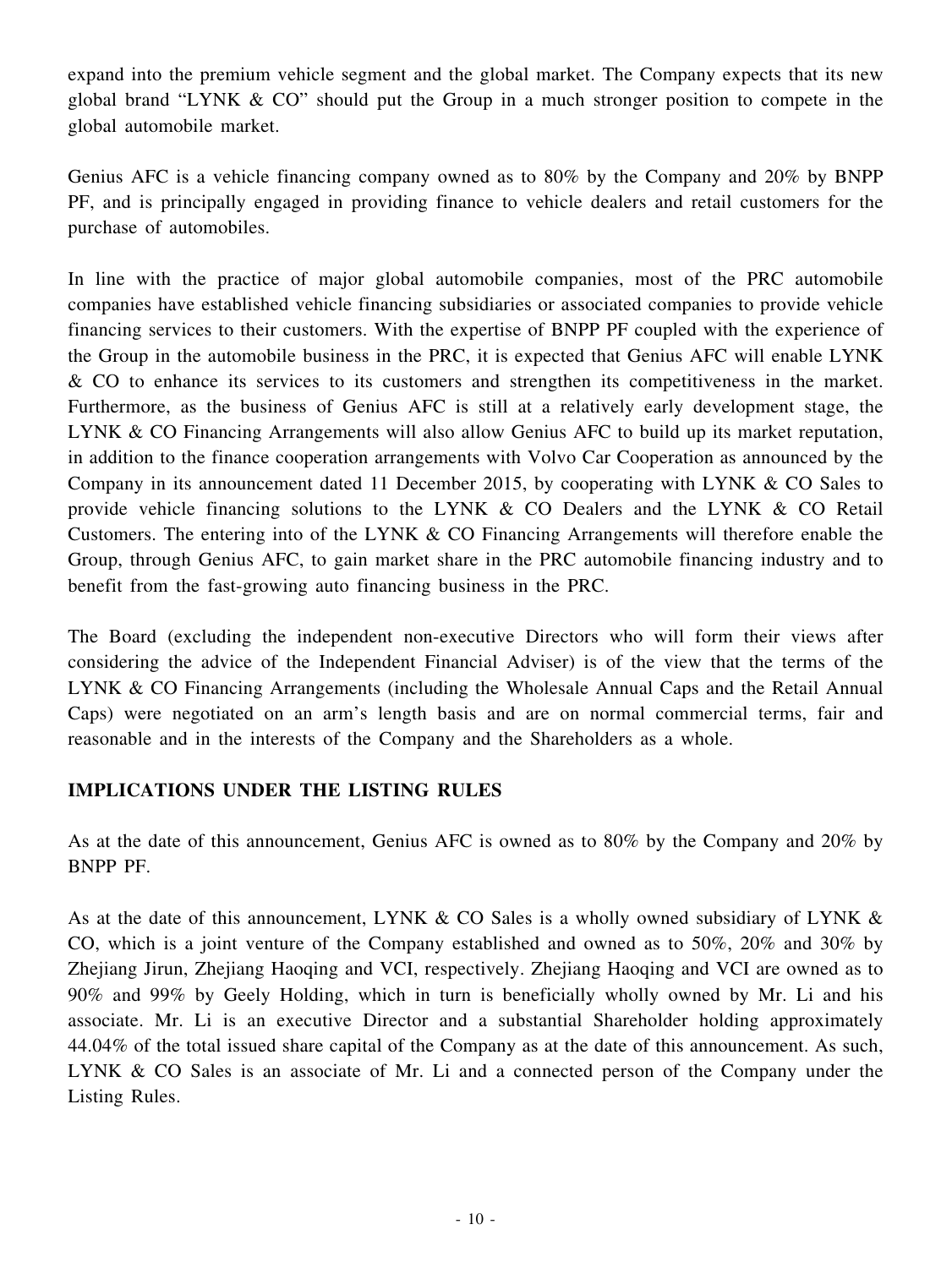Although the LYNK & CO Dealers and the LYNK & CO Retail Customers, who are parties to the Wholesale Facility Agreements, the Retail Loan Cooperation Agreements and the Retail Loan Agreements (as the case may be), respectively, are independent third parties to the Company and its connected persons, the LYNK & CO Financing Arrangements are deemed to be connected transactions of the Company under Rule 14A.23 of the Listing Rules for the reason that the LYNK & CO Dealers and the LYNK & CO Retail Customers will use the loans provided by Genius AFC to purchase new vehicles from LYNK & CO Sales, which is a connected person of the Company under the Listing Rules.

As the applicable percentage ratios (as defined in the Listing Rules) for each of the Wholesale Annual Caps and the Retail Annual Caps exceed 5% on an annual basis, the entering into of the LYNK & CO Financing Arrangements is subject to the reporting, announcement, annual review, and Independent Shareholders' approval requirements under Chapter 14A of the Listing Rules.

## **GENERAL**

Mr. Li, Mr. Yang Jian, Mr. Li Dong Hui, Daniel and Mr. An Cong Hui, each an executive Director, are considered to have material interests in the LYNK & CO Financing Arrangements by virtue of their interests and/or directorship in Geely Holding. As a result, Mr. Li, Mr. Yang Jian, Mr. Li Dong Hui, Daniel and Mr. An Cong Hui have abstained from voting on the Board resolutions for approving the LYNK & CO Financing Arrangements (including the Wholesale Annual Caps and the Retail Annual Caps).

Mr. Li and his associates together holding 3,948,604,000 Shares (representing approximately 44.04%) of the total issued share capital of the Company), Mr. Yang Jian and his associates together holding 14,475,000 Shares (representing approximately 0.16% of the total issued share capital of the Company), Mr. Li Dong Hui, Daniel and his associates together holding 4,200,000 Shares (representing approximately 0.05% of the total issued share capital of the Company), and Mr. An Cong Hui and his associates together holding 16,280,000 Shares (representing approximately 0.18% of the total issued share capital of the Company) as at the date of this announcement, will all abstain from voting on the resolutions to be proposed at the EGM to approve the LYNK  $\&$  CO Financing Arrangements (including the Wholesale Annual Caps and the Retail Annual Caps).

An Independent Board Committee has been formed to advise the Independent Shareholders with respect to the LYNK & CO Financing Arrangements, and VBG Capital Limited has been appointed as the Independent Financial Adviser to make recommendations to the Independent Board Committee and the Independent Shareholders in this regard.

A circular containing, among other things, (i) information on of the LYNK & CO Financing Arrangements; (ii) a letter from the Independent Board Committee and the recommendations of the Independent Financial Adviser in respect of the LYNK & CO Financing Arrangements; and (iii) a notice of the EGM will be despatched to the Shareholders on or about 8 December 2017.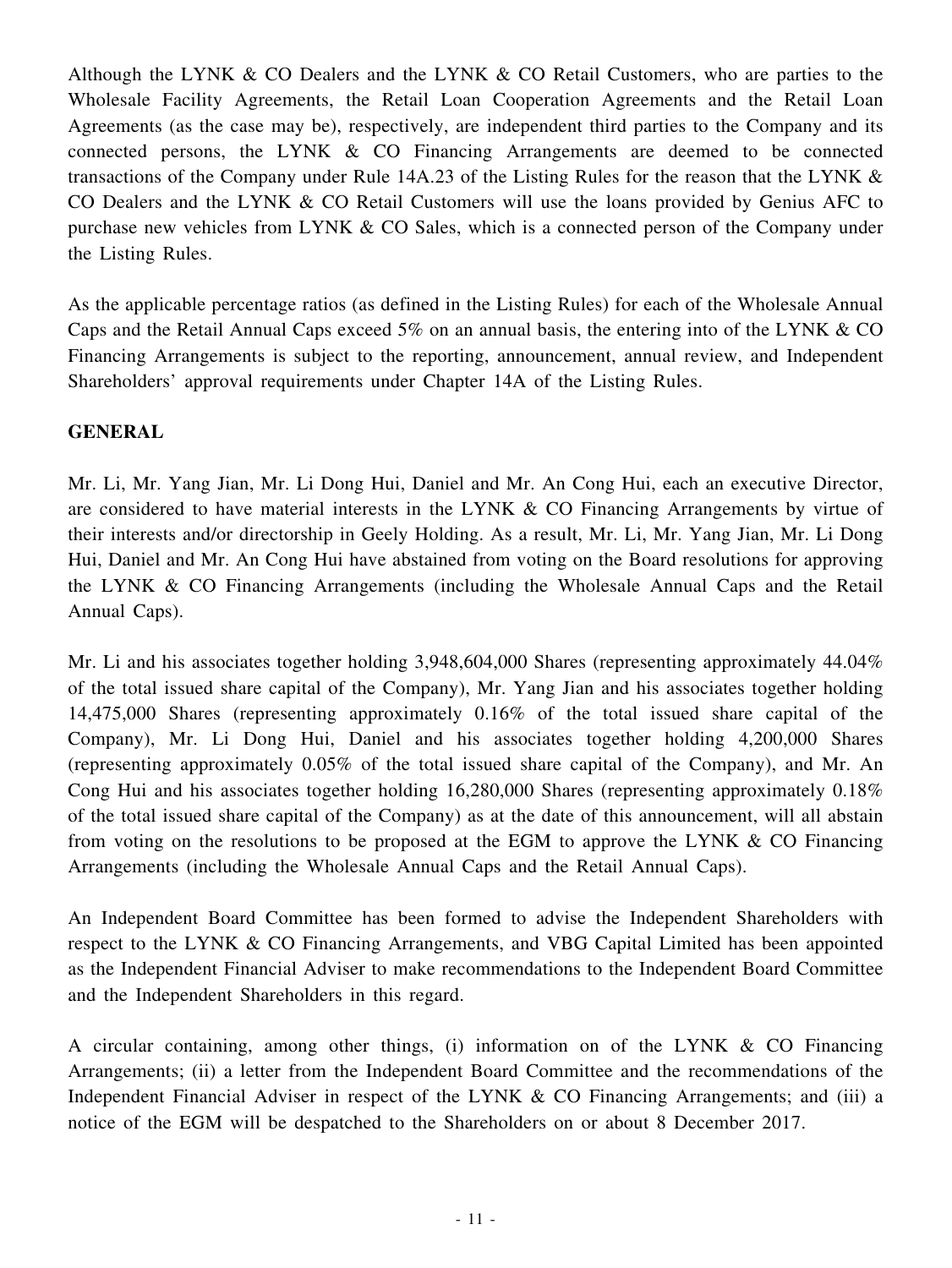## **DEFINITIONS**

Unless the context otherwise requires, the following terms in this announcement shall have the meanings set out below:–

| "associate(s)"        | has the meaning ascribed to it in the Listing Rules                                                                                                                                                                                                                                               |
|-----------------------|---------------------------------------------------------------------------------------------------------------------------------------------------------------------------------------------------------------------------------------------------------------------------------------------------|
| "BNPP PF"             | BNP Paribas Personal Finance, a subsidiary of the BNP Paribas<br>Group, which is engaged in customer credit and mortgage lending<br>activities                                                                                                                                                    |
| "Board"               | the board of Directors                                                                                                                                                                                                                                                                            |
| "Company"             | Geely Automobile Holdings Limited, a company incorporated in<br>the Cayman Islands with limited liability whose shares are listed on<br>the main board of the Stock Exchange (Stock code: 175)                                                                                                    |
| "connected person(s)" | has the meaning ascribed thereto under the Listing Rules                                                                                                                                                                                                                                          |
| "Director(s)"         | the director(s) of the Company                                                                                                                                                                                                                                                                    |
| "EGM"                 | the extraordinary general meeting of the Company to be convened<br>to consider and, if thought fit, approve the LYNK & CO Financing<br>Arrangements (including the Wholesale Annual Caps and the Retail<br>Annual Caps)                                                                           |
| "Geely Holding"       | 浙江吉利控股集團有限公司 (Zhejiang Geely Holding Group<br>Company Limited), a private limited liability company<br>incorporated in Zhejiang Province, the PRC, and is owned as to<br>90% by Mr. Li and as to 10% by Mr. Li Xing Xing, the son of Mr.<br>Li, respectively, as at the date of this announcement |
| "Genius AFC"          | 吉致汽車金融有限公司 (Genius Auto Finance Co., Ltd.), a vehicle<br>financing company established under the laws of PRC, which the<br>Company and BNPP PF are interested in 80% and 20% of its<br>registered capital, respectively                                                                           |
| "Group"               | the Company and its subsidiaries                                                                                                                                                                                                                                                                  |
| "Hong Kong"           | Hong Kong Special Administrative Region of the PRC                                                                                                                                                                                                                                                |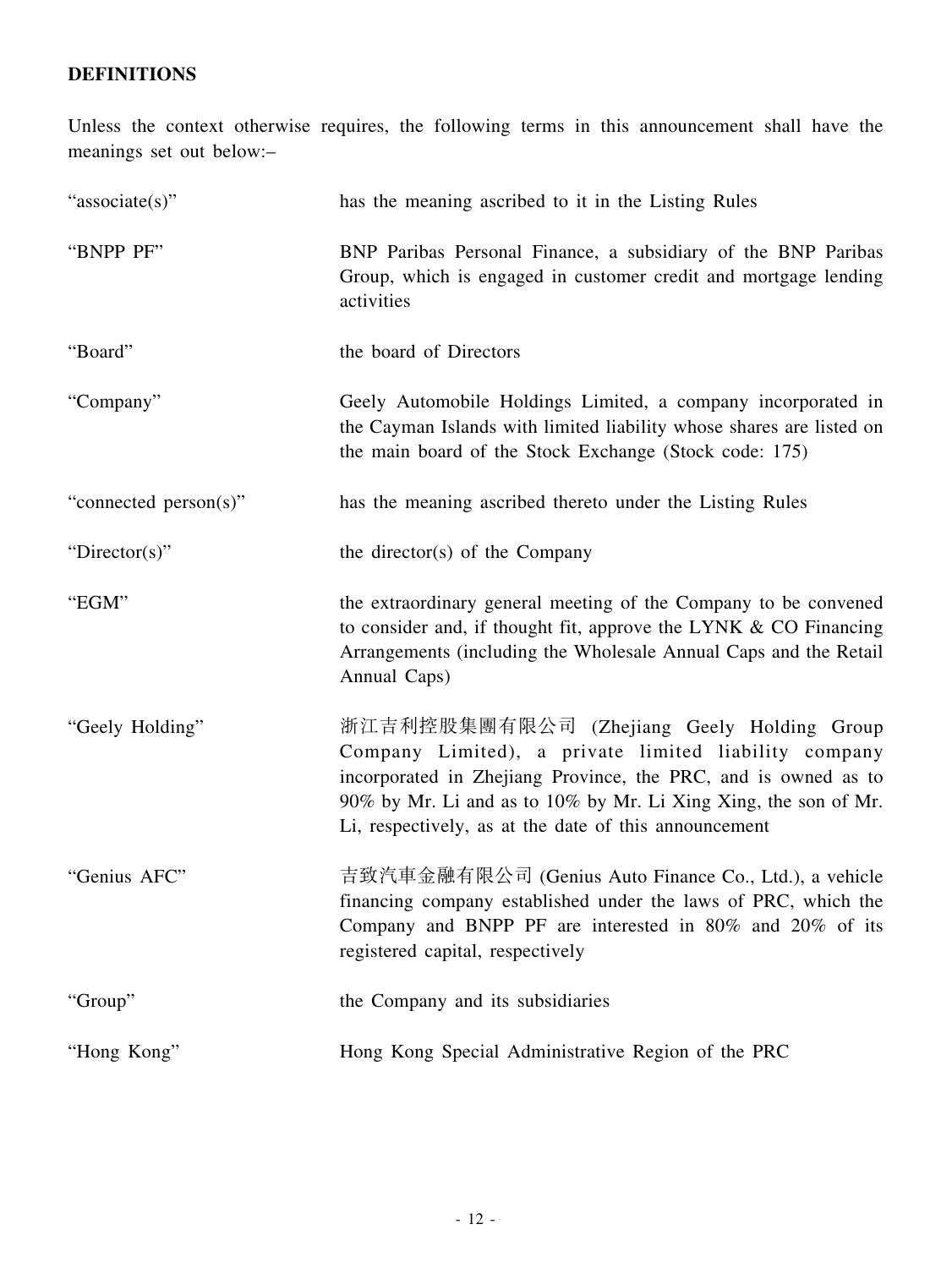| "Independent Board<br>Committee"             | the independent committee of the Board, which comprises all the<br>independent non-executive Directors, formed for the purpose of<br>advising the Independent Shareholders on the terms of the LYNK<br>& CO Financing Arrangements (including the Wholesale Annual<br>Caps and the Retail Annual Caps)                                                                                                                                                                                                                                                                                                                       |
|----------------------------------------------|------------------------------------------------------------------------------------------------------------------------------------------------------------------------------------------------------------------------------------------------------------------------------------------------------------------------------------------------------------------------------------------------------------------------------------------------------------------------------------------------------------------------------------------------------------------------------------------------------------------------------|
| "Independent Financial<br>Adviser"           | VBG Capital Limited, a corporation licensed to carry on type 1<br>(dealing in securities) and type 6 (advising on corporate finance)<br>regulated activities under the SFO, the independent financial<br>adviser to the Independent Board Committee and the Independent<br>Shareholders in relation to the LYNK & CO Financing<br>Arrangements (including the Wholesale Annual Caps and the<br>Retail Annual Caps)                                                                                                                                                                                                           |
| "Independent Shareholders"                   | Shareholder(s) other than Mr. Li, Mr. Yang Jian, Mr. Li Dong Hui,<br>Daniel and Mr. An Cong Hui and their respective associates                                                                                                                                                                                                                                                                                                                                                                                                                                                                                              |
| "Listing Rules"                              | the Rules Governing the Listing of Securities on the Stock<br>Exchange                                                                                                                                                                                                                                                                                                                                                                                                                                                                                                                                                       |
| "LYNK & CO"                                  | 領克投資有限公司 (LYNK & CO Investment Co., Ltd.*), a<br>Chinese-foreign equity joint venture of the Company established<br>in the PRC and owned as to 50%, 20% and 30% by Zhejiang Jirun,<br>Zhejiang Haoqing and VCI as at the date of this announcement                                                                                                                                                                                                                                                                                                                                                                           |
| "LYNK & CO Finance<br>Cooperation Agreement" | the cooperation agreement entered into between Genius AFC and<br>LYNK & CO Sales on 3 November 2017 which sets out, among<br>other things, the terms on which Genius AFC will supply vehicle<br>financing services to the LYNK & CO Dealers and LYNK & CO<br>Retail Customers, including (i) wholesale financing to the LYNK $\&$<br>CO Dealers to assist them to buy LYNK & CO-branded vehicles<br>and eventually selling such vehicles to the LYNK & CO Retail<br>Customers; and (ii) retail financing to the LYNK & CO Retail<br>Customers to assist them to buy LYNK & CO-branded vehicles<br>from the LYNK & CO Dealers |
| "LYNK & CO Financing"<br>Arrangements"       | the parcel of arrangements which includes (i) the cooperation<br>arrangements as stipulated in the LYNK & CO Finance<br>Cooperation Agreement; (ii) the LYNK & CO Wholesale<br>Financing Business; and (iii) the LYNK & CO Retail Financing<br><b>Business</b>                                                                                                                                                                                                                                                                                                                                                               |
| "LYNK & CO Retail<br>$Customer(s)$ "         | retail customers who purchase LYNK & CO-branded vehicles from<br>the LYNK & CO Dealers                                                                                                                                                                                                                                                                                                                                                                                                                                                                                                                                       |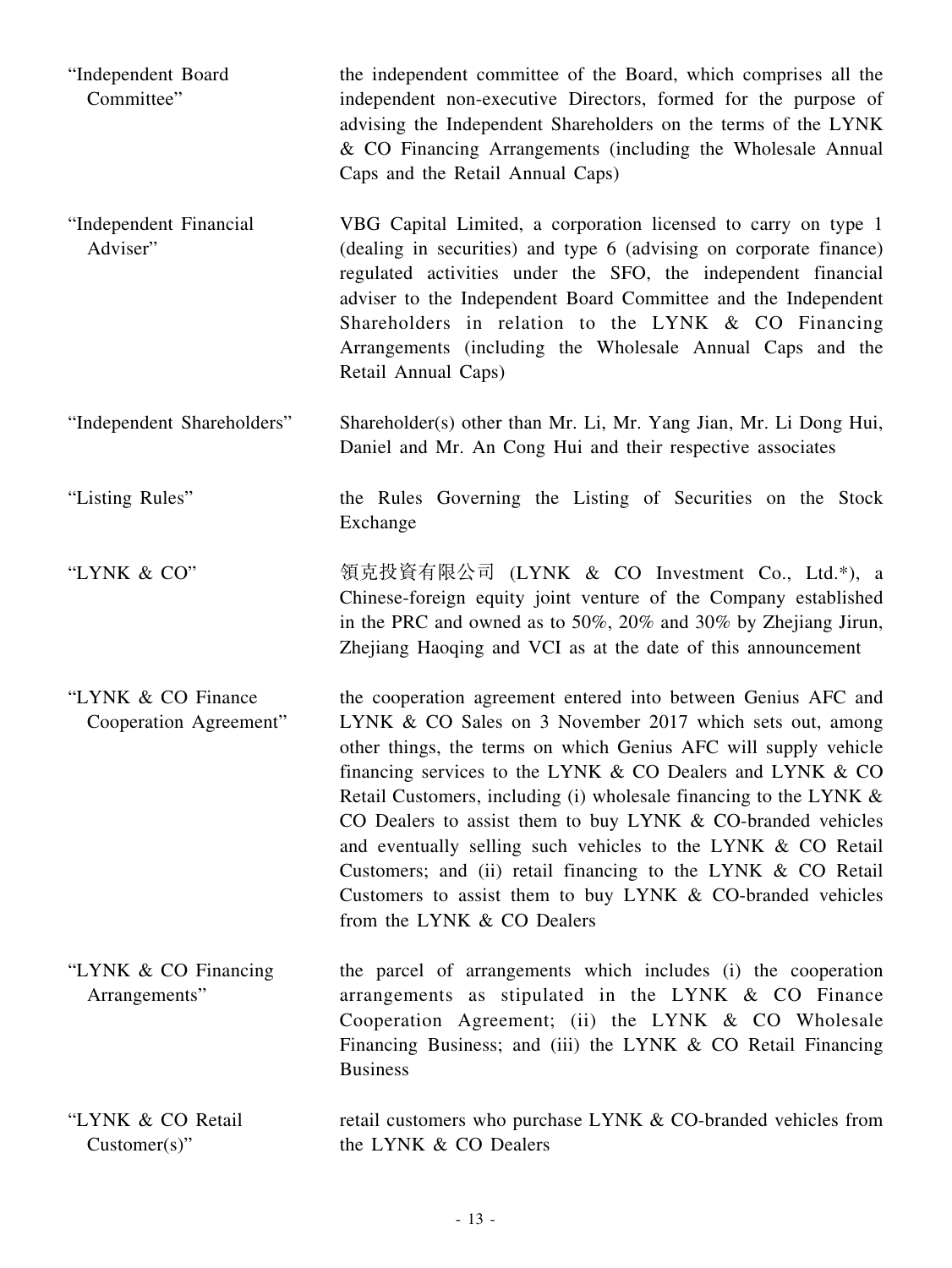| "LYNK & CO Retail"<br>Financing"            | the provision by Genius AFC of vehicle loans and other financing<br>to the LYNK & CO Retail Customers to assist them to buy LYNK<br>& CO-branded vehicles from the LYNK & CO Dealers                                                                                                                                                           |
|---------------------------------------------|------------------------------------------------------------------------------------------------------------------------------------------------------------------------------------------------------------------------------------------------------------------------------------------------------------------------------------------------|
| "LYNK & CO Retail<br>Financing Business"    | one of the principal businesses to be carried out by Genius AFC<br>regarding the provision of the LYNK & CO Retail Financing                                                                                                                                                                                                                   |
| "LYNK & CO Sales"                           | 領克汽車銷售有限公司 (LYNK & CO Auto Sales Company<br>Limited*), a limited company established in the PRC and a<br>wholly owned subsidiary of LYNK & CO as at the date of this<br>announcement                                                                                                                                                           |
| "LYNK $\&$ CO Dealer(s)"                    | enterprises that are authorised under the terms of a franchise dealer<br>agreement with LYNK & CO Sales to sell LYNK & CO-branded<br>vehicles to LYNK & CO Retail Customers                                                                                                                                                                    |
| "LYNK & CO Wholesale"<br>Financing"         | the provision by Genius AFC of vehicle loans and other financing<br>to the LYNK & CO Dealers to assist them to buy LYNK & CO-<br>branded vehicles from LYNK & CO Sales                                                                                                                                                                         |
| "LYNK & CO Wholesale<br>Financing Business" | one of the principal businesses to be carried out by Genius AFC<br>regarding the provision of the LYNK & CO Wholesale Financing                                                                                                                                                                                                                |
| "Mr. Li"                                    | Mr. Li Shu Fu, an executive Director and a substantial Shareholder<br>holding 44.04% interests in the issued share capital of the Company<br>as at the date of this announcement                                                                                                                                                               |
| "PBOC"                                      | the People's Bank of China (中國人民銀行)                                                                                                                                                                                                                                                                                                            |
| "percentage ratio(s)"                       | has the meaning ascribed to it under Rule 14.07 of the Listing<br>Rules                                                                                                                                                                                                                                                                        |
| "PRC" or "China"                            | the People's Republic of China, and for the purposes of this<br>announcement excluding Hong Kong, the Macau Special<br>Administrative Region, and Taiwan                                                                                                                                                                                       |
| "Retail Annual Caps"                        | the proposed annual caps (representing the annual new financing<br>amounts to be provided by Genius AFC to the LYNK & CO Retail<br>Customers) in respect of the LYNK & CO Retail Financing<br>Business for each of the financial years ending 31 December 2018,<br>2019 and 2020 as set out under the paragraph headed "Retail<br>Annual Caps" |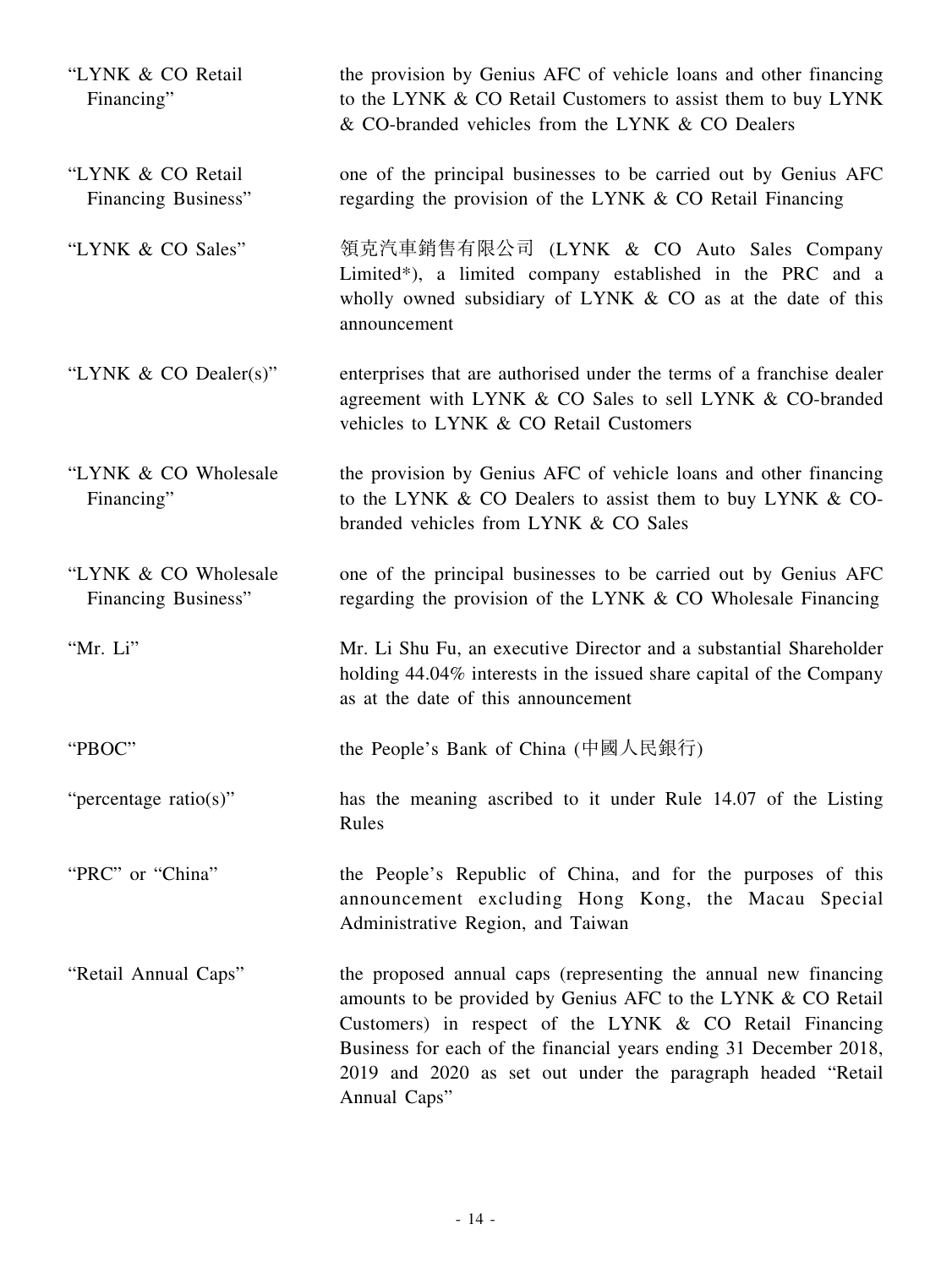| "Retail Loan Agreement(s)"              | financing agreements to be entered into between Genius AFC and<br>the LYNK & CO Retail Customers which set out the terms of the<br>loans to be provided by Genius AFC to the LYNK & CO Retail<br>Customers for their purchase of LYNK & CO-branded vehicles                                                                                 |
|-----------------------------------------|---------------------------------------------------------------------------------------------------------------------------------------------------------------------------------------------------------------------------------------------------------------------------------------------------------------------------------------------|
| "Retail Loan Cooperation<br>Agreement"  | cooperation agreements to be entered into between Genius AFC and<br>the LYNK & CO Dealers which govern, among other things, the<br>arrangements between Genius AFC and the LYNK & CO Dealers<br>in promoting the sale of the LYNK $& CO$ Dealers and provision of<br>vehicle loans from Genius AFC to the LYNK & CO Retail<br>Customers     |
| "RMB"                                   | Renminbi, the lawful currency of the PRC                                                                                                                                                                                                                                                                                                    |
| "SFO"                                   | the Securities and Futures Ordinance (Chapter 571 of the Laws of<br>Hong Kong)                                                                                                                                                                                                                                                              |
| "Shareholder(s)"                        | the holder(s) of the Share(s) of the Company                                                                                                                                                                                                                                                                                                |
| "Stock Exchange"                        | The Stock Exchange of Hong Kong Limited                                                                                                                                                                                                                                                                                                     |
| "VCI"                                   | 沃爾沃汽車(中國)投資有限公司 (Volvo Car (China) Investment<br>Company Limited*), a limited liability company established in the<br>PRC and a subsidiary of Volvo Car Corporation                                                                                                                                                                         |
| "Volvo Car Corporation"                 | an automobile manufacturer established in 1927 and headquartered<br>in Gothenburg, Sweden, and a wholly owned subsidiary of Volvo<br>Car AB which is indirectly controlled by Geely Holding as at the<br>date of this announcement                                                                                                          |
| "Volvo Car AB"                          | Volvo Car AB, a limited liability company incorporated in Sweden<br>which is indirectly controlled by Geely Holding as at the date of<br>this announcement                                                                                                                                                                                  |
| "Wholesale Annual Caps"                 | the proposed annual caps (representing the annual new financing<br>amounts to be provided by Genius AFC to the LYNK & CO<br>Dealers) in respect of the LYNK & CO Wholesale Financing<br>Business for each of the financial years ending 31 December 2018,<br>2019 and 2020 as set out under the paragraph headed "Wholesale<br>Annual Caps" |
| "Wholesale Facility<br>$Agreement(s)$ " | financing agreements to be entered into between Genius AFC and<br>the respective LYNK & CO Dealers which set out the terms of the<br>loans to be provided by Genius AFC to such LYNK & CO Dealers<br>for their purchase of LYNK & CO-branded vehicles                                                                                       |